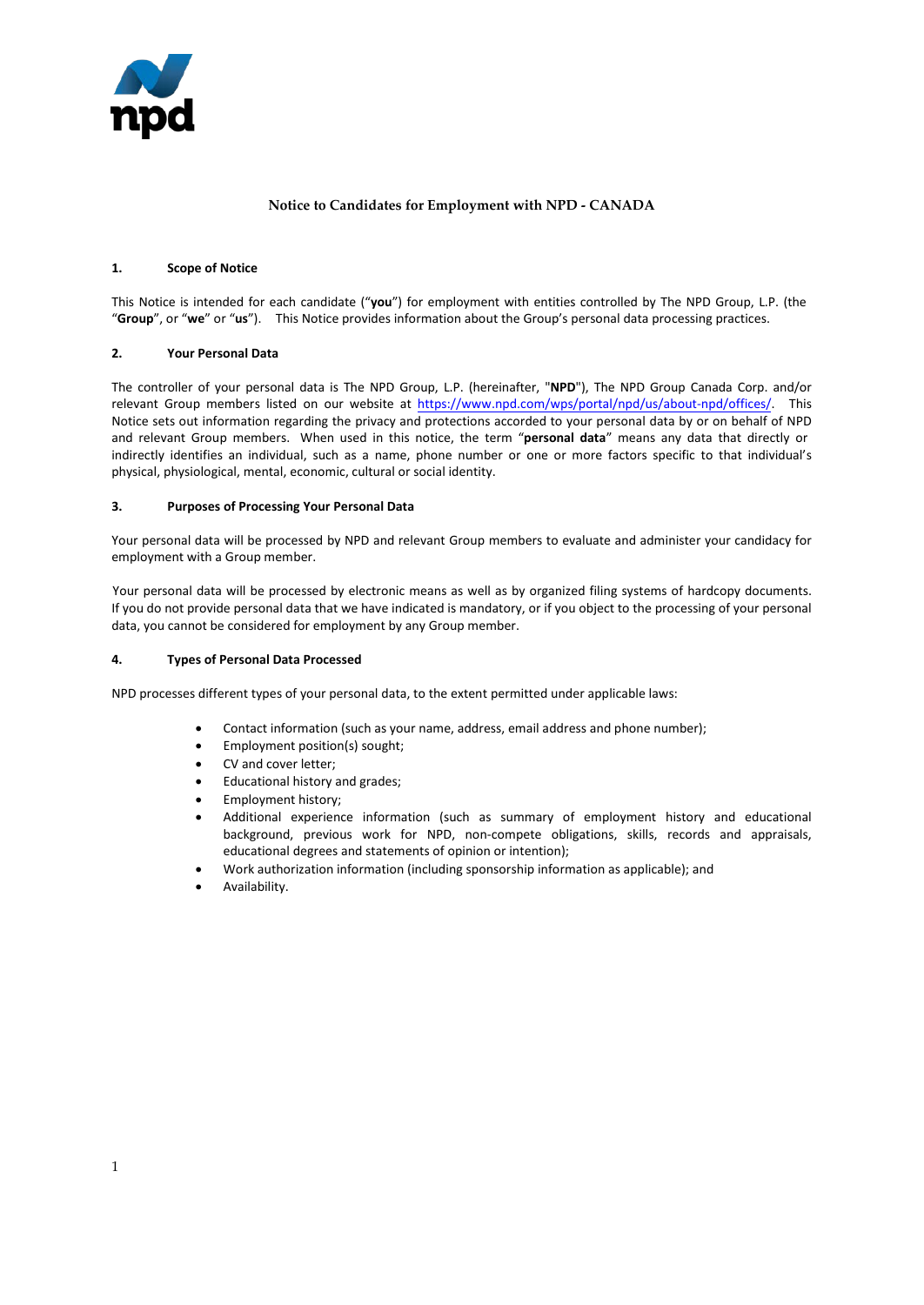# **5. Processing Your Personal Data**

The Group is committed to ensuring that all candidate personal data is:

- Processed fairly and lawfully;
- Processed for specific purposes only, and not in any manner incompatible with those purposes;
- Adequate and relevant;
- Kept accurate;
- Retained no longer than necessary;
- Processed consistent with your rights; and
- Kept secure.

Where required by applicable law, your consent will be requested before processing your personal data. In the event any such consent is sought, you will also be provided with an option to opt-out of the consent so given, and you may withdraw your consent at any time.

# **6. Sharing Your Personal Data with Third Parties**

Where necessary for the purposes described in this Notice, your personal data will be shared among relevant Group entities, third party service providers who maintain reasonable security practices commensurate with applicable law, and government agencies. In some cases, third party service providers may be granted access to a specific Group database, but their access is restricted on a need-to-know basis via access limitations. Group entities and third parties with whom your data will be shared include Group HR and IT personnel responsible for recruitment or IT processing and security functions, third parties providing IT services and support for any of the purposes described in this Notice, and in-house and outside counsel.

Wherever required under applicable law, the relevant Group company will enter into with third party service providers data processing or similar agreements that require in particular that such third party service providers will maintain the same level of personal data protection as implemented by the Group.

# **7. Transfers of Data Outside of Your Country**

**When you provide your personal data on Workday Recruiting, that personal data (as described in Section 4. above) will be transferred to NPD and Workday in the U.S. and may also be transferred to other Group entities or to third parties described in Section 6. above, located outside your country of residence, for the purposes set forth in Section 3 above.**

In some cases, transfers of your personal data may be made to countries that are considered by the European Commission or by other governmental entities or authorities to offer adequate protection to personal data. In other cases, transfers may be made to countries, like the U.S., that are not considered to offer adequate protection of personal data; transfers to those countries will be made pursuant to the standard contractual clauses approved by the European Commission, relevant national equivalents thereof, or other safeguards where permissible.

Transfers of personal data from The NPD Group Canada Corp. to NPD are made pursuant to standard contractual clauses approved by the European Commission, as modified for Canada.

Although highly unlikely, transfers may be made to respond to law enforcement requests or discovery procedures, or where required or permitted by applicable laws, court orders, government regulations, or government authorities (including tax and employment). Such transfers may entail access by courts or governmental authorities outside your country, after having ensured that only your minimal necessary data is disclosed and transferred, or that such data is deidentified or that, where possible, appropriate stipulative court orders have been issued.